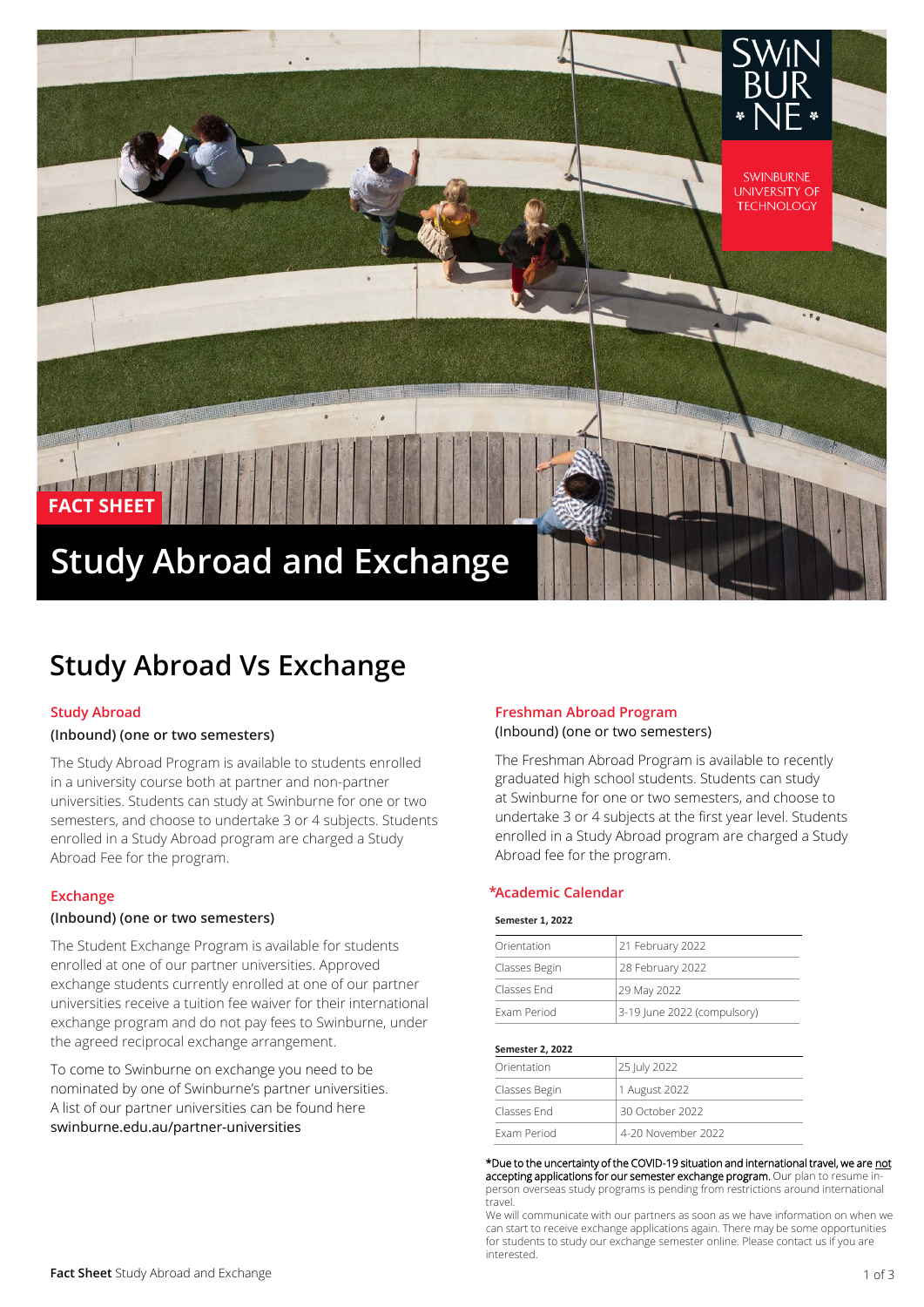# Study Abroad application

## **Eligibility**

To be eligible for Study Abroad and the Freshman program you must have completed Australian Year 12 or equivalent.

## **Tuition fees**

**Partner rates:** A\$9,000 per semester for 4 units A\$6,750 per semester for 3 units \*2021 rate

## **How to apply**

(Online Application) swinburne.edu.au/current-students/study-abroadexchange/melbourne/how-to-apply/

## **Study Abroad application deadline**

Semester 1 (February–June): 27 January Semester 2 (July–November): 2 July

Applications will be accepted after the deadlines above on a case-by-case basis.

## **Documents required**

- 1. Copy of passport photo page
- 2. Certified Academic transcripts with grading system listed
- 3. English translations, where applicable
- 4. Certified and valid English Proficiency test results (where applicable)
- 5. Portfolio for students who are applying for design or film and TV classes

## **Flexible study**

International students are required to take a full-time study load for Visa purposes. Students can study 3 classes or 4 classes, across all Swinburne degrees. Students can mix and match classes to suit their needs, as long as they meet the required pre-requisites for the classes.

## **Certificate of Specialisation**

To receive an additional 'Certificate of Specialisation' students must complete two classes from any one discipline area: swinburne.edu.au/study/find-a-course/

Students must indicate their intent to apply for the Certificate of Specialisation during the application

## Exchange application

## **Eligibility**

To be eligible for the exchange program you must have successfully completed one year of study at a higher education institution and meet all entry requirements:

swinburne.edu.au/current-students/study-abroadexchange/melbourne/study-options/student-exchange/

Your home university may also have their own entry requirements for the Exchange Program.

## **How to apply**

Students will need to contact their home institution and request to be nominated as a candidate for exchange to Swinburne.

## **Exchange application deadline**

Semester 1 (February–June): 1 October Semester 2 (July–November): 1 April

## **Acceptance deadline**

Semester 1 (February–June): 15 December Semester 2 (July–November): 25 May

## **Documents required**

- 1. Copy of passport photo page
- 2. Certified Academic transcripts with grading system listed
- 3. English translations, where applicable
- 4. Certified and valid English Proficiency test results (where applicable)
- 5. Portfolio for students who are applying for design or film and TV classes

## **Application tips**

**Developing your study plan:** You will need to find and select the classes (units) you wish to study as part of your application to Swinburne. You will need to list a possible 8 classes on your application.

**Search for subjects:** You can search for classes by using our Single Unit Search: swinburne.edu.au/study/options/find/units/

You can then select any individual class to get a detailed unit description.

You can also search more broadly through our areas of study: swinburne.edu.au/study/find-a-course/